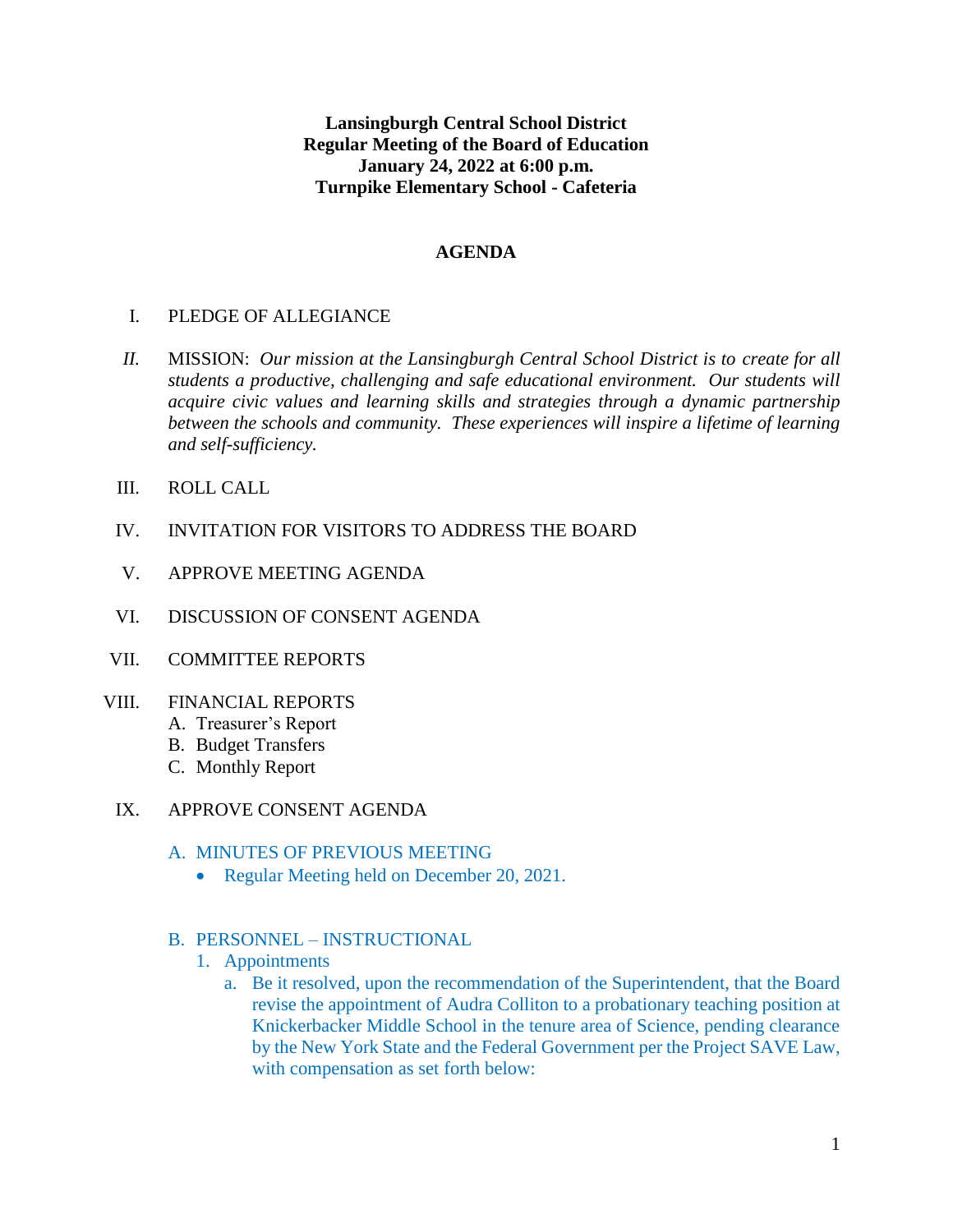Commencement of Service –November 22, 2021 Expiration of Probationary Appointment – November 21, 2025 Certification Status – Chemistry 7-12, Initial (pending)  $Salary - Step 1$  \$44,227 33 Grad Credits 1,375 \$45,602

b. Be it resolved, upon the recommendation of the Superintendent, that the Board revise the appointment of Christopher Landry to a probationary teaching position at Turnpike Elementary School in the tenure area of Physical Education, pending clearance by the New York State and the Federal Government per the Project SAVE Law, with compensation as set forth below:

Commencement of Service –December 23, 2021 Expiration of Probationary Appointment – December 22, 2025 Certification Status – Physical Education, Initial  $Salary - Step 2 \qquad $44,734$ 30 Grad Credits 1,250 \$45,984

c. Be it resolved, upon the recommendation of the Superintendent, that the Board appoint Brian Kerwin to a probationary teaching position at Rensselaer Park Elementary School in the tenure area of Special Education, pending clearance by the New York State and the Federal Government per the Project SAVE Law, with compensation as set forth below:

| Commencement of Service – January 24, 2022 |          |                                                                       |
|--------------------------------------------|----------|-----------------------------------------------------------------------|
|                                            |          | <b>Expiration of Probationary Appointment – January 23, 2026</b>      |
|                                            |          | Certification Status – Students with Disabilities Grades 1-6, Initial |
| Salary – Step 9                            | \$48,287 |                                                                       |
| <b>Masters</b>                             | 450      |                                                                       |
| <b>48 Grad Credits</b>                     | 2,000    |                                                                       |
|                                            | \$50,737 |                                                                       |

d. Be it resolved, upon the recommendation of the Superintendent, that the Board appoint Jessica Cosgrave as a Long-Term Substitute Teacher at Turnpike Elementary School to fill multiple maternity leaves, pending clearance by the New York State and the Federal Government per the Project SAVE Law, with compensation as set forth below:

Commencement of Service – February 1, 2022 Expiration of Service – June 30, 2022 Certification Status – Childhood Education 1-6, Initial (Pending) Daily Rate 1/200<sup>th</sup> Step 1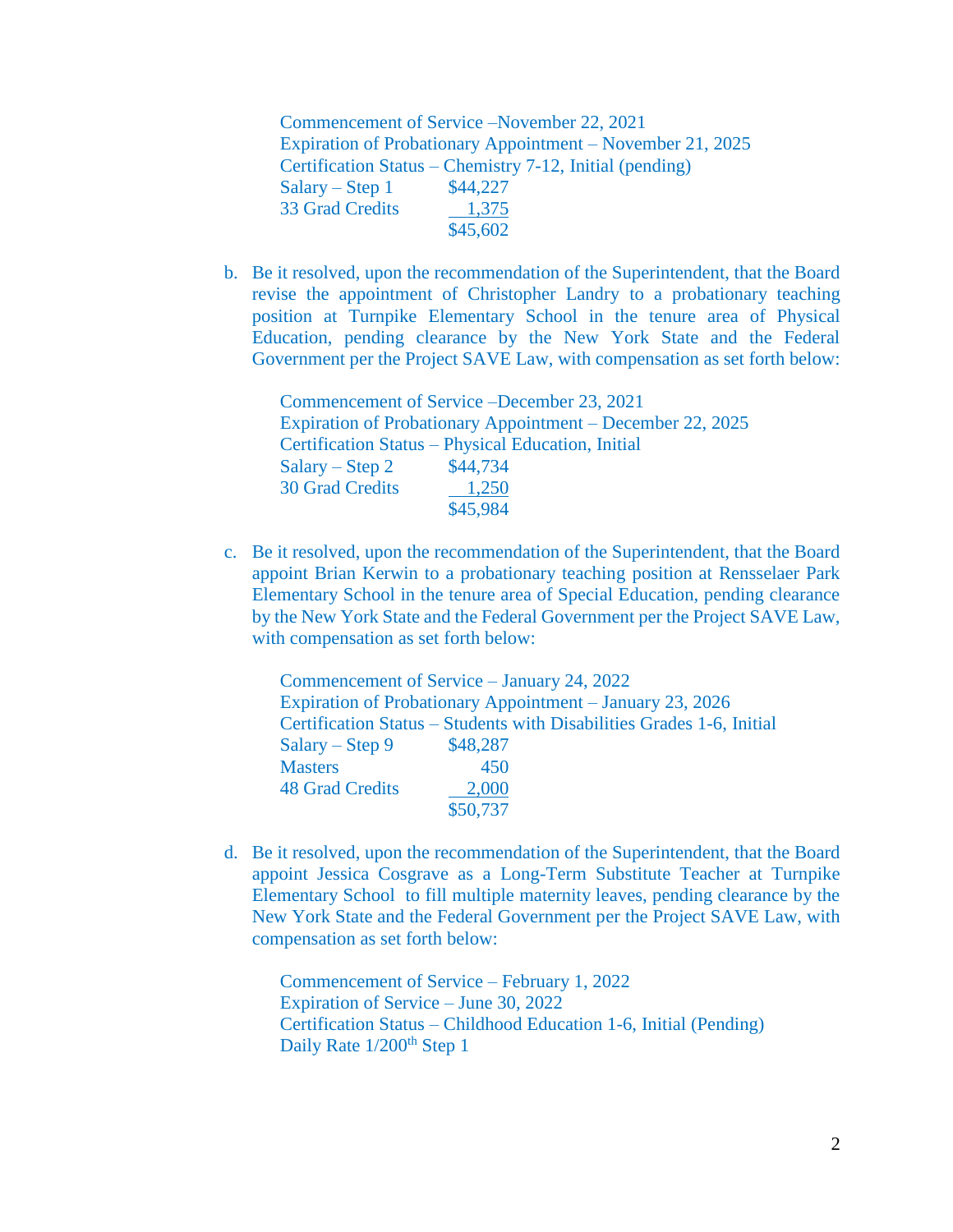e. Be it resolved, upon the recommendation of the Superintendent, that the Board appoint Kristy Jarosz as a Long-Term Substitute Teacher at Knickerbacker Middle School to fill the position of Danielle French, pending clearance by the New York State and the Federal Government per the Project SAVE Law, with compensation as set forth below:

Commencement of Service – January 18, 2022 Expiration of Service – June 30, 2022 Certification Status – Biology 7-12, Professional Earth Science 7-12, Professional Daily Rate 1/200<sup>th</sup> Step 1

f. Be it resolved, upon the recommendation of the Superintendent, that the Board appoint Matthew Holden to a probationary position at Lansingburgh High School in the tenure area of Teaching Assistant, pending clearance by the New York State and the Federal Government per the Project SAVE Law, with compensation as set forth below:

Commencement of Service – January 3, 2022 Expiration of Probationary Appointment – January 2, 2026 Certification Status – English Language Arts 7-12, Initial Salary – Step 9 - \$22.67 per hour 36 Graduate Credits - \$600

g. Be it resolved, upon the recommendation of the Superintendent, that the Board appoint Seth Bussing to a probationary position at Rensselaer Park Elementary School in the tenure area of Teaching Assistant, pending clearance by the New York State and the Federal Government per the Project SAVE Law, with compensation as set forth below:

Commencement of Service – January 24, 2022 Expiration of Probationary Appointment – January 23, 2026 Certification Status – Teaching Assistant, Level I Salary – Step 4 - \$18.64 per hour

h. Be it resolved, upon the recommendation of the Superintendent, that the Board appoint Kristie Keary to a probationary position at Knickerbacker Middle School in the tenure area of Teaching Assistant, pending clearance by the New York State and the Federal Government per the Project SAVE Law, with compensation as set forth below:

Commencement of Service – January 24, 2022 Expiration of Probationary Appointment – January 23, 2026 Certification Status – Teaching Assistant, Level I Salary – Step 5 - \$19.38 per hour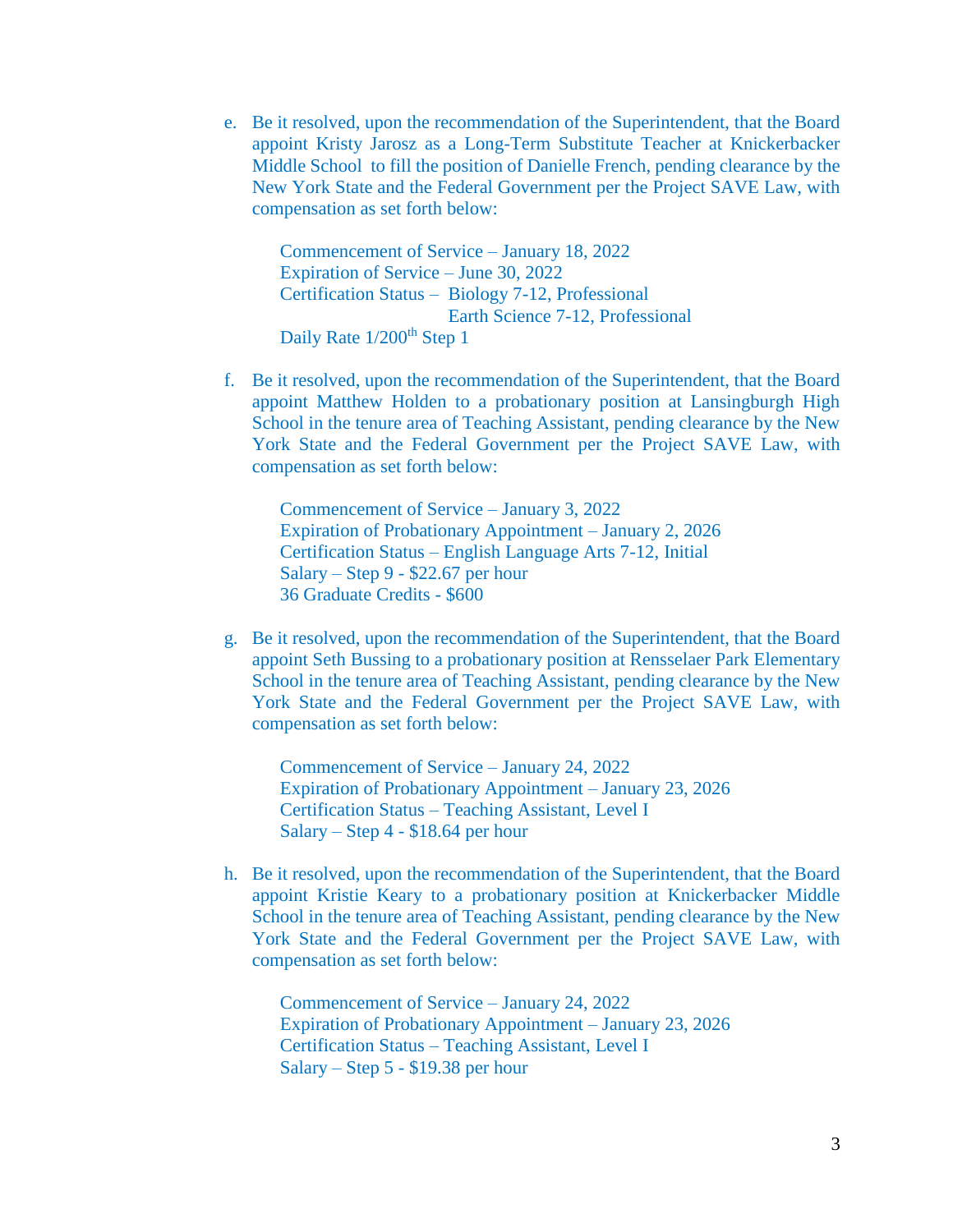i. Be it resolved, upon the recommendation of the Superintendent, that the Board appoint Karen Vincent as School Nurse (RN) at Turnpike Elementary School, pending clearance by the New York State and the Federal Government per the Project SAVE Law, with compensation as set forth below:

Commencement of Service – January 14, 2022 NYS Licensure Status – Registered Professional Nurse Salary – Step 3 - \$30.24 per hour

j. Be it resolved, upon the recommendation of the Superintendent, that the Board appoint the following 2022 spring coaches with stipends in accordance with the LTA contract:

Reappointments: Varsity Baseball – Matt Cater Varsity Lacrosse – Jeremee Wilson Head Varsity Boys Track – James Gordon Head Varsity Girls Track – Dallas Foard Modified Softball – Nicolas Van Vorst Modified Track – Matthew Loatman

New Appointments: Assistant Varsity Girls Track – Caitlin Zautner Assistant Varsity Boys Track – Michael Olicer Modified Track – Tiffany Ainsworth Varsity Softball – Jim Swab JV Softball – Samantha Casale Modified Baseball – Devan Miller

Volunteer Appointments: Volunteer Baseball Coach – Cody Cater

- k. Be it resolved, upon the recommendation of the Superintendent, that the Board appoint Kendra Ferris as School Play Choreographer for the 2021-2022 school at the hourly rate of \$25.00 (up to 4 hours per week) funded through ARP.
- l. Be it resolved, upon the recommendation of the Superintendent, that the Board appoint Anna Pellicone as Art Club Advisor for the 2021-2022 school year with a stipend of \$2,000 paid from the Title IV grant.
- m. Be it resolved, upon the recommendation of the Superintendent, that the Board approve Melinda Rose as a tutor for a KMS student (1-hour per school day) beginning January 18, 2021 until CSE placement can be established.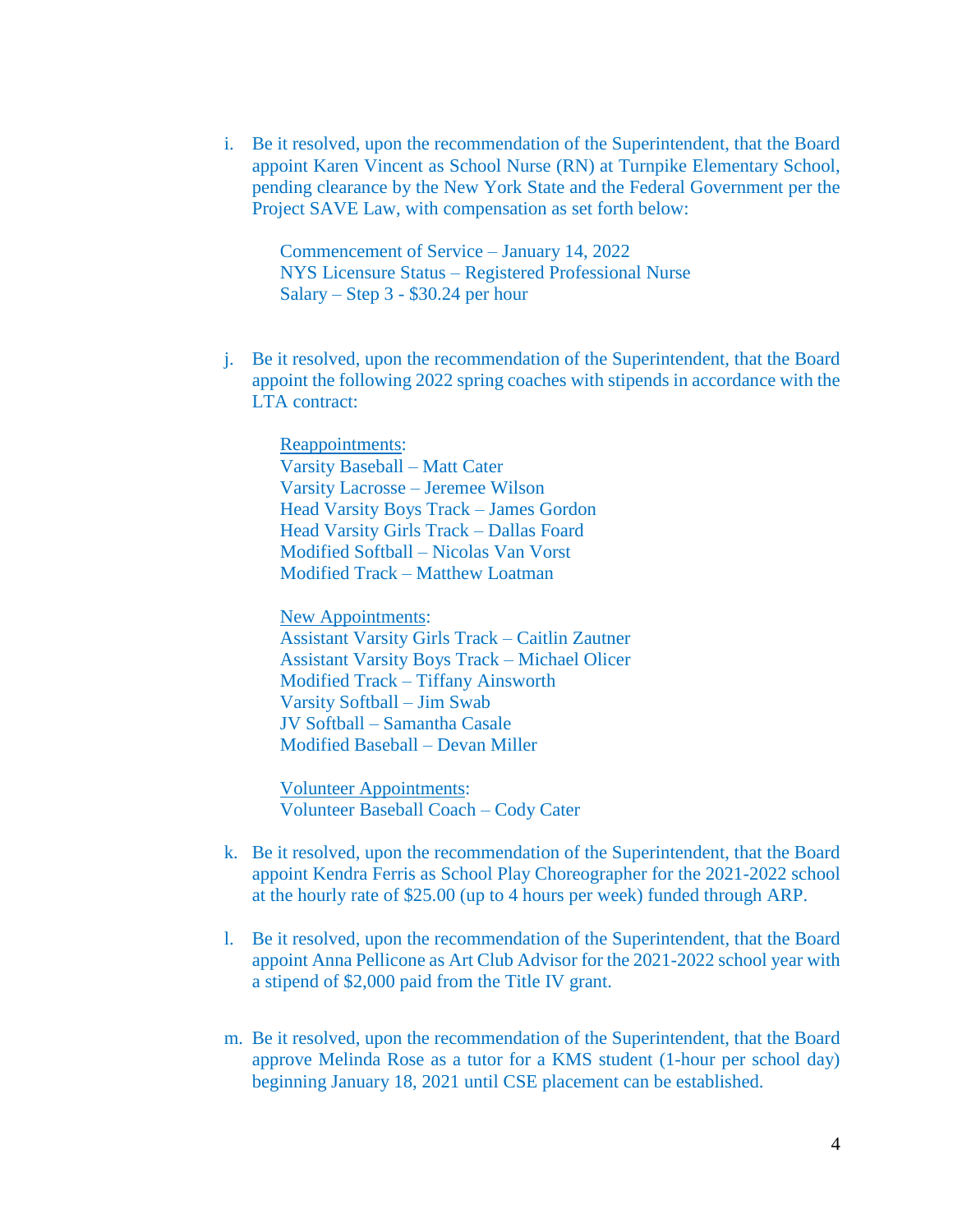- 2. Other
	- a. Be it resolved, upon the recommendation of the Superintendent, that the Board terminate the employment of Kristen Craig, Reading Teacher at Rensselaer Park Elementary School, effective February 24, 2022.
	- b. Be it resolved, upon the recommendation of the Superintendent, that the Board approve the request of Emily Burns, Elementary Teacher at Turnpike Elementary School, for an unpaid leave of absence beginning December 21, 2021 through February 11, 2022.
	- c. Be it resolved, upon the recommendation of the Superintendent, that the Board approve the request of Kerry Figiel, Elementary Teacher at Rensselaer Park Elementary School, for an unpaid leave of absence beginning January 3, 2022 through January 14, 2022.
	- d. Be it resolved, upon the recommendation of the Superintendent, that the Board approve the request of Elizabeth Thorpe, Elementary Teacher at Rensselaer Park Elementary School, for an unpaid leave of absence beginning February 7, 2022 through February 18, 2022.

#### C. PERSONNEL – NON-INSTRUCTIONAL

- 1. Resignations
	- a. Be it resolved, upon the recommendation of the Superintendent, that the Board accept the resignation of Daneyia Thompson, Teacher Aide at Turnpike Elementary School, effective January 14, 2022.
- 2. Appointments
	- a. Be it resolved, upon the recommendation of the Superintendent, that the Board appoint Britney Dolan as a Teacher Aide at Turnpike Elementary School with compensation and benefits as per the CSEA Contract as set forth below:

Commencement of Service – January 10, 2022 Salary – Step 4 / \$19.68 per hour

b. Be it resolved, upon the recommendation of the Superintendent, that the Board appoint the following breakfast / noon aides for the 2021-2022 school year at the hourly rate of \$13.20:

Cathie Close – TES Candace Williams – TES Julissa Carrington – TES Lois Thomas Gladys Thomas

# D. PERSONNEL – ADMINISTRATIVE ANNUAL APPOINTMENTS

1. Be it resolved that Robert Schongar be appointed as Chemical Hygiene Officer effective January 24, 2022.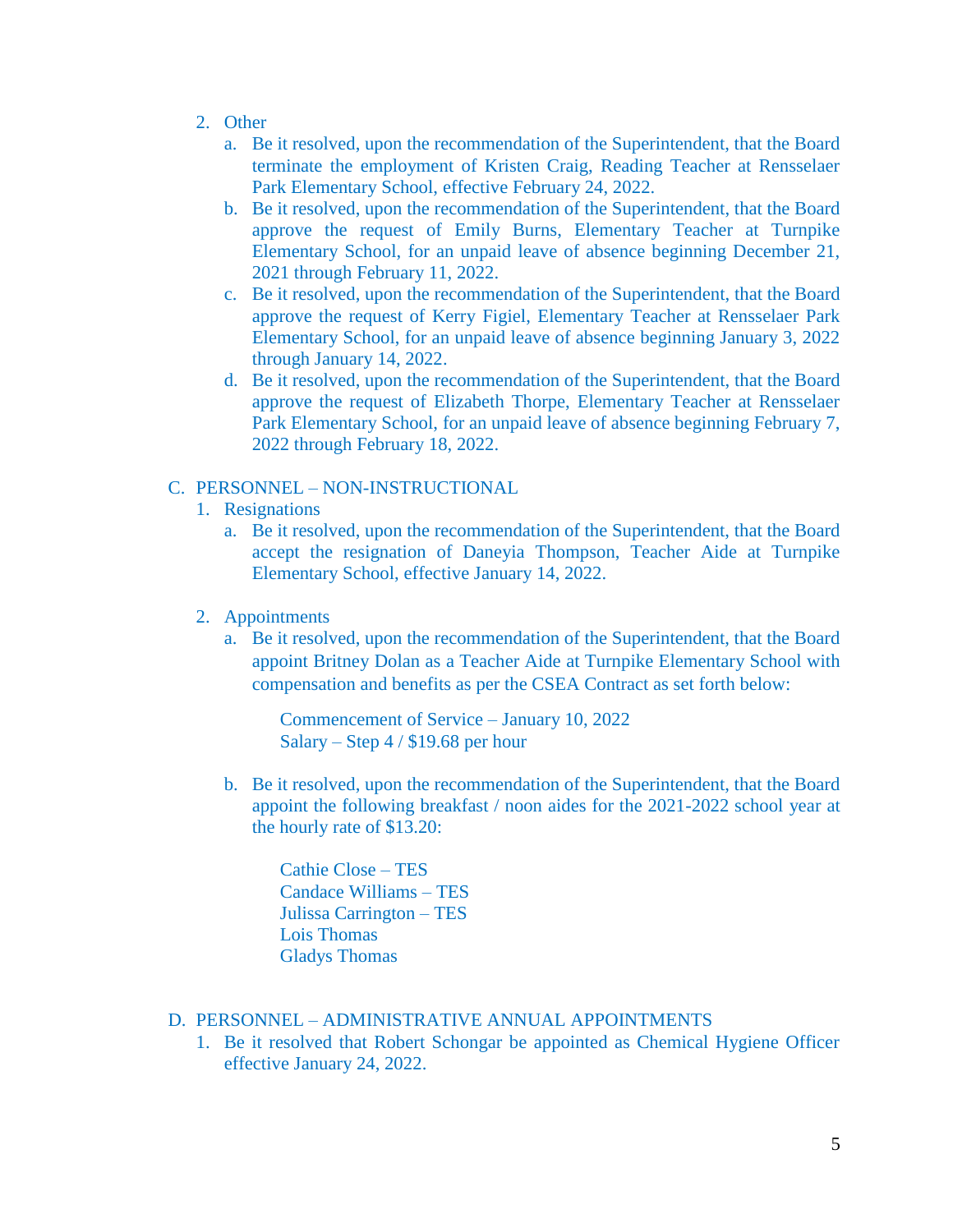- 2. Be it resolved that Benjamin Seymour be appointed as the Privacy Official for HIPAA effective January 24, 2022.
- 3. Be it resolved that Benjamin Seymour be appointed and hereby is designated to represent the Lansingburgh Central School District as its Trustee under the Self-Insurance Plan for the Workers Compensation Trust; and be it further resolved that Kathleen Napples be and hereby is designated to serve as alternate Trustee under the plan effective January 24, 2022.
- 4. Be it resolved that Linda Klime and Dr. Antonio Abitabile be appointed to act as the Board's designees for the purposes of determining student residency pursuant to 8NYCRR section 100.2(y).
- 5. Be it resolved that Shaun Paolino be appointed as Title VI Compliance Officer for the 2021-2022 school year.

## X. ACTION ITEMS

#### A. Donations

1. Accept Donations

#### Recommendation:

Be it resolved, upon the recommendation of the Superintendent, that the Board accept the following donations:

| From              | Amount | Purpose                          |
|-------------------|--------|----------------------------------|
| Warren W. Fane    | \$550  | TES Dress a Knight               |
| Knights Toy Drive | \$100  | Anything is Possible Scholarship |
|                   |        | (in memory of Ayshawn Davis)     |

# B. Contracts

1. Third Amended Employment Contract

# Recommendation:

RESOLVED, the Board approves the Third Amended Employment Contract with Dr. Antonio Abitabile; and the President of the Board is authorized and directed to execute the Third Amended Employment Contract with Dr. Antonio Abitabile in the form provided to the Board on January 21, 2022.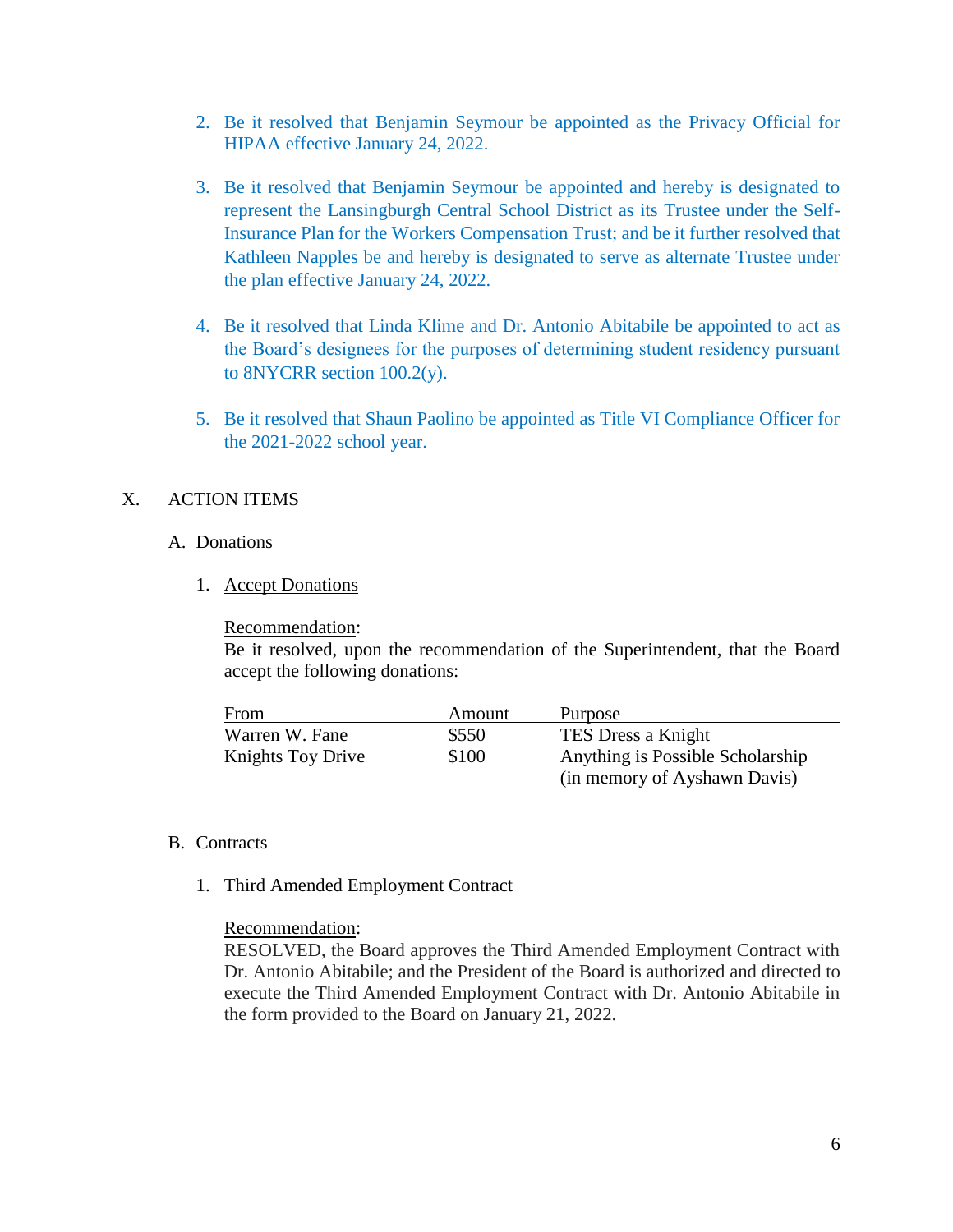2. Contract for Police Manpower

# Recommendation:

Be it resolved, upon the recommendation of the Superintendent, that the Board approve a contract by and between the City of Troy and the Lansingburgh Central School District for Troy Police manpower at Boys and Girls Basketball home games for the 2021-2022 season.

- C. Other
	- 1. Authorize School Tax Refund

# Recommendation:

Be it resolved, upon the recommendation of the Superintendent, and in compliance with the decision of the Rensselaer County Supreme Court, the Board of Education hereby authorizes a revision in assessment and tax for the 2020-2021 school tax year and authorizes a refund in the amount of \$1,875.55 to Riverview of Troy, LLC.

2. Adopt Budget Development Calendar

## Recommendation:

Be it resolved, upon the recommendation of the Superintendent, that the Board adopt the schedule for 2022-2023 School Budget Development and Public Vote.

#### 3. Adopt Revised 2021-2022 School Calendar

#### Recommendation:

Be it resolved, upon the recommendation of the Superintendent, that the Board adopt the revised 2021-2022 school calendar (revision 1.24.22).

# 4. Approve First Reading of Revised Policies

#### Recommendation:

Be it resolved, upon the recommendation of the Superintendent, that the Board approve the first reading of the following revised policies:

- 1230 Public Comment at Board Meetings
- 2342 Agenda Preparation and Dissemination
- 4000 Student Learning Standards and Instructional Guidelines
- $\bullet$  8110 School Building Safety
- 8112 Health and Safety Committee
- 8220 Building and Grounds Maintenance and Inspection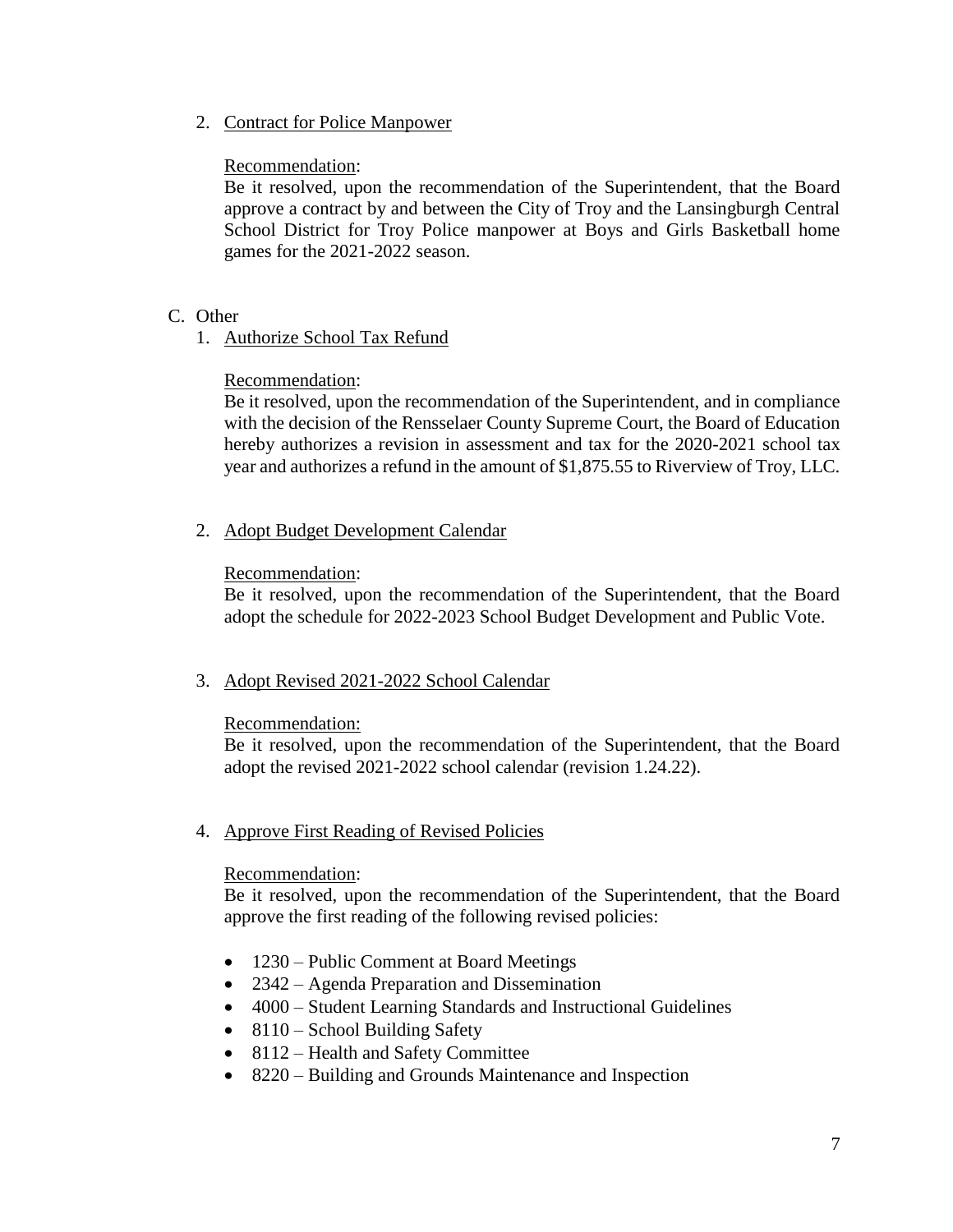5. Approve First Reading of New Policies

# Recommendation:

Be it resolved, upon the recommendation of the Superintendent, that the Board approve the first reading of the following new policies:

- 1230-E Public Comment at Board Meeting Exhibit
- 8505 "Charging" School Meals and Prohibition Against Shaming

# 6. Create Additional School Nurse Position

# Recommendation:

Be it resolved, upon the recommendation of the Superintendent, that the Board approve creating an additional School Nurse (RN) position at the Turnpike Elementary School effective for the 2021-2022 school year.

7. Create Additional Security Monitor Position

# Recommendation:

Be it resolved, upon the recommendation of the Superintendent, that the Board approve creating an additional security monitor position at the Lansingburgh High School effective for the 2021-2022 school year.

8. Provide New York State Real Property Tax Law 485-v abatement on school taxation for improvements to certain residential and mixed property

# Recommendation:

BE IT RESOLVED, that the Lansingburgh Central School District hereby elects to participate in the abatement of Lansingburgh Central School District school property taxes as outlined in New York State Real Property Tax Law Abatement for improvements to 1-4 unity property in certain census tracts under Article 4, Title 2 section 485-v of the Real Property Tax Law of the State of New York, attached as EXHIBIT A effective immediately.

9. Accept Final Tax Warrant Report from Tax Collector

# Recommendation:

WHEREAS, the Education Law provides that the Tax Collector shall be relieved of responsibility for the uncollected portion of the tax list, pending a complete list of delinquent tax items to be certified to the Board of Education, and pending the Tax Collector affixing her affidavit to such warrants and lists.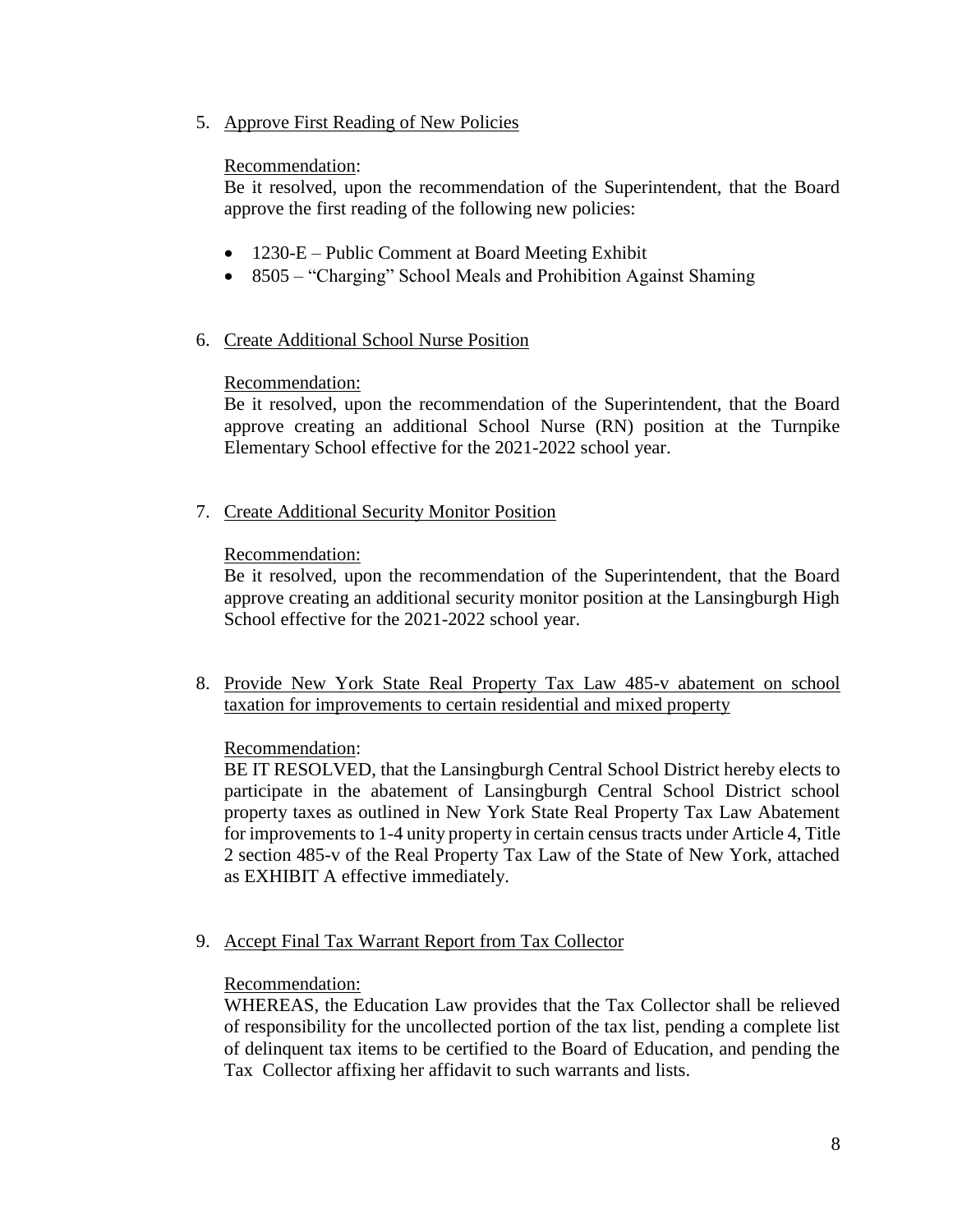Lansingburgh Central School District 2021 - 2022 Tax Collection Jane Luskin, Tax **Collector** Total Taxes Collected to Date  $$13,475,602.75$ Total Penalties Collected to Date  $$8,147.25$ Total Odd Cent Over/Under \$2.74 *Total Collection \$13,483,752.74* Uncollected Taxes **Tax** Tax **Penalty** Total Lansingburgh \$792,430.30 *\$15,848.61 \$808,278.91* Brunswick \$78,941.72 *\$1,578.83 \$80,520.55* Schaghticoke \$95,483.03 *\$1,909.66 \$97,392.69* Pittstown \$0.00 *\$0.00 \$0.00 Total \$966,855.05 \$19,337.10 \$986,192.15* Total Warrant - Tax Collector (Approved August 23, 2021) \$14,437,836.38 Adjustments to Tax Warrant Due To Assessment or Clerical Error: Less: Warrant Changes *\$0.00 Total Final Warrant \$14,437,836.38* Total Star Savings (Approved August 23, 2021) \$1,710,481.62 Adjustments to Star Savings: Less: Star Changes *\$0.00 Total Star Savings \$1,710,481.62* Total Tax Levy (Approved August 23, 2021) \$16,148,318.00 Total Tax Collected - 2008 - 12 and 2008 - 2019 - 2019 - 2019 - 2019 - 2019 - 2019 - 2019 - 2019 - 2019 - 2019 Total Tax Uncollected - 2006 - 2016 - 2017 - 2018 - 2019 - 2018 - 2019 - 2019 - 2019 - 2019 - 2019 - 2019 - 20

Total Prorated Taxes **\$4,621.42** 

Assessment Adjustments **\$0.00** \$0.00

NOW BE IT RESOLVED that the Board of Education accept the following Final Tax Warrant Report from the Tax Collector for the 2021-2022 collection period: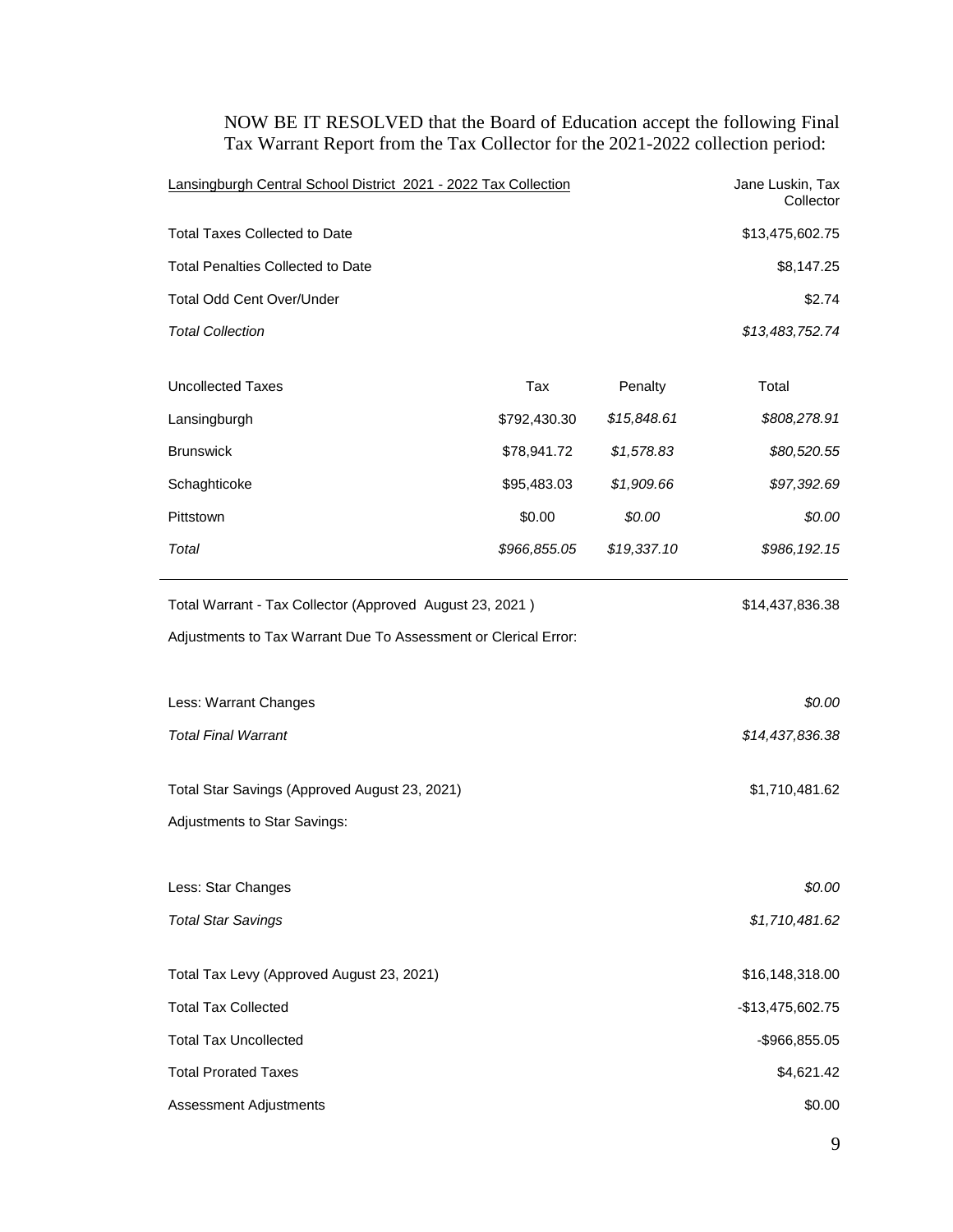| <b>Total Star Savings</b> | -\$1,710,481.62 |
|---------------------------|-----------------|
| Star Savings Adjustment   | \$0.00          |
| Balance                   | \$0.00          |

- XI. BUILDING PRINCIPAL REPORTS
- XII. ASSISTANT SUPERINTENDENT REPORT
- XIII. SUPERINTENDENT REPORT
- XIV. EXECUTIVE SESSION (If necessary.)
- XV. ADJOURN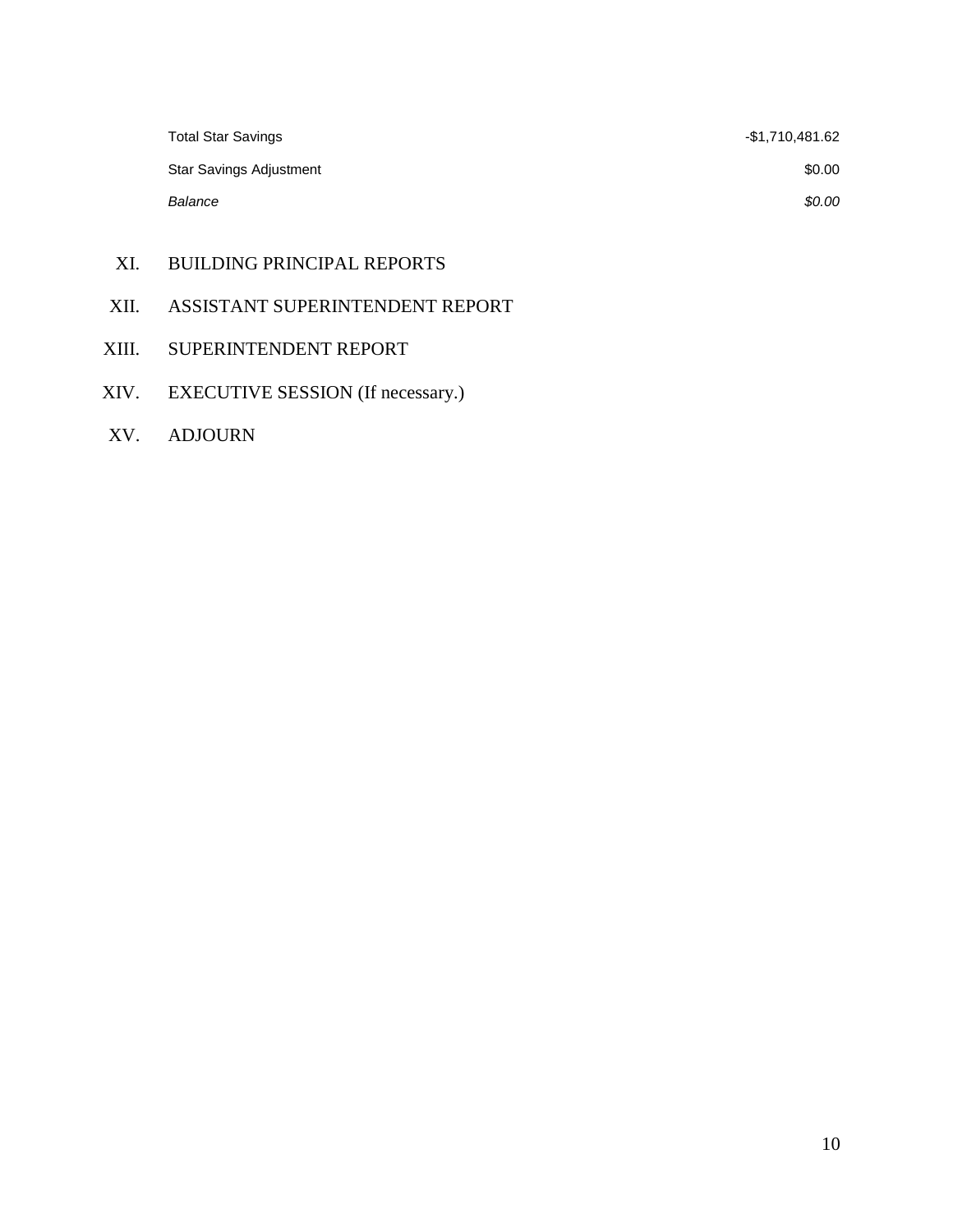$=$  are maps.

#### Real Property Tax

**�§** 485-v. Residential and mixed-use investment exemption) certai<sup>n</sup> cities and school districts. 1. As used in this section: (a) "residential and mixed-use real property" means any structure containing one to four units of which one unit may be for commercial or retail use, and the remaining units shall ba for residential use; and

(b) "construction" means the creation, modernization, rehabilitation, <sup>e</sup>xpansion or other improvement of any structure but shall not include ordinary maintenance or repairs.

2. Residential and mixed-use real property constructed on or after the first day of July, two thousand twenty-one located in a city with a population of not less than fifty thousand and not more than fifty-one thousand, based upon the two thousand ten federal census, shall be exempt from city, county and school taxation as provided in this section.

3. (a) (i) Such real property shall be exempt for a period of four years to the extent of one hundred per centum of the increase, in <sup>a</sup>ssessed value thereof attributable to such construction and for a<sup>n</sup> additional period of eleven years provided, however, that the extent of such exemption shall be decreased by twenty-five per centum in yea<sup>r</sup> five, ten per centum in each year six through year nine, and five pe<sup>r</sup> centum each year during such additional period of six years and such exemption shall be computed with respect to the exemption base. The exemption base shall be the increase in assessed value as determined in the initial year of such fifteen-year period following the filing of an  $\bf{original}$  application, except as provided in subparagraph (ii) of this paragraph.

 $(1\bar{1})$  in any year in which a change in level of assessment of fifteen percent or more is certified for a final assessment roll pursuant to the <sup>r</sup>ules of the commissioner, the exemption base shall be multiplied by a fraction, the numerator of which shall be the total assessed value of the parcel on such final assessment roll, excluding any additional value derived from any physical or quantity changes to the parcel since the immediately preceding assessment roll, and the denominator of which shall be the total assessed value of the parcel on the immediately preceding final assessment roll. The result shall be the new exemption base, The exemption shall thereupon be recomputed to take into account the new exemption base, notwithstanding the fact that the assessor receives the certification of the change in level of assessment afte<sup>r</sup> the completio<sup>n</sup>, verification and filing of the final assessment roll. In the event the assessor does not have custody of the roll when such certification is received, the assessor shall certify the recomputed exemption to the local officers having custody and control of the roll, <sup>a</sup><sup>n</sup>d such local officers are hereby directed and authorized to enter the recomputed exemption certified by the assessor on the roll. The assesso<sup>r</sup> shall give written notice of such recomputed exemption to the property owner, who may, if he or she believes that the exemption was recomputed incorrectly, apply for a correction in the manner provided by title three of article five of this chapter for the correction of clerical errors.

**(iii)** The follo,iing table shall illustrate the computation of the city, county and school district tax exemptio<sup>n</sup>:

Year of exemption Percentage of exemptio<sup>n</sup>

- $1 \t 100\%$
- 2 100%
- 3 100%
- $4$   $100%$
- 5 75%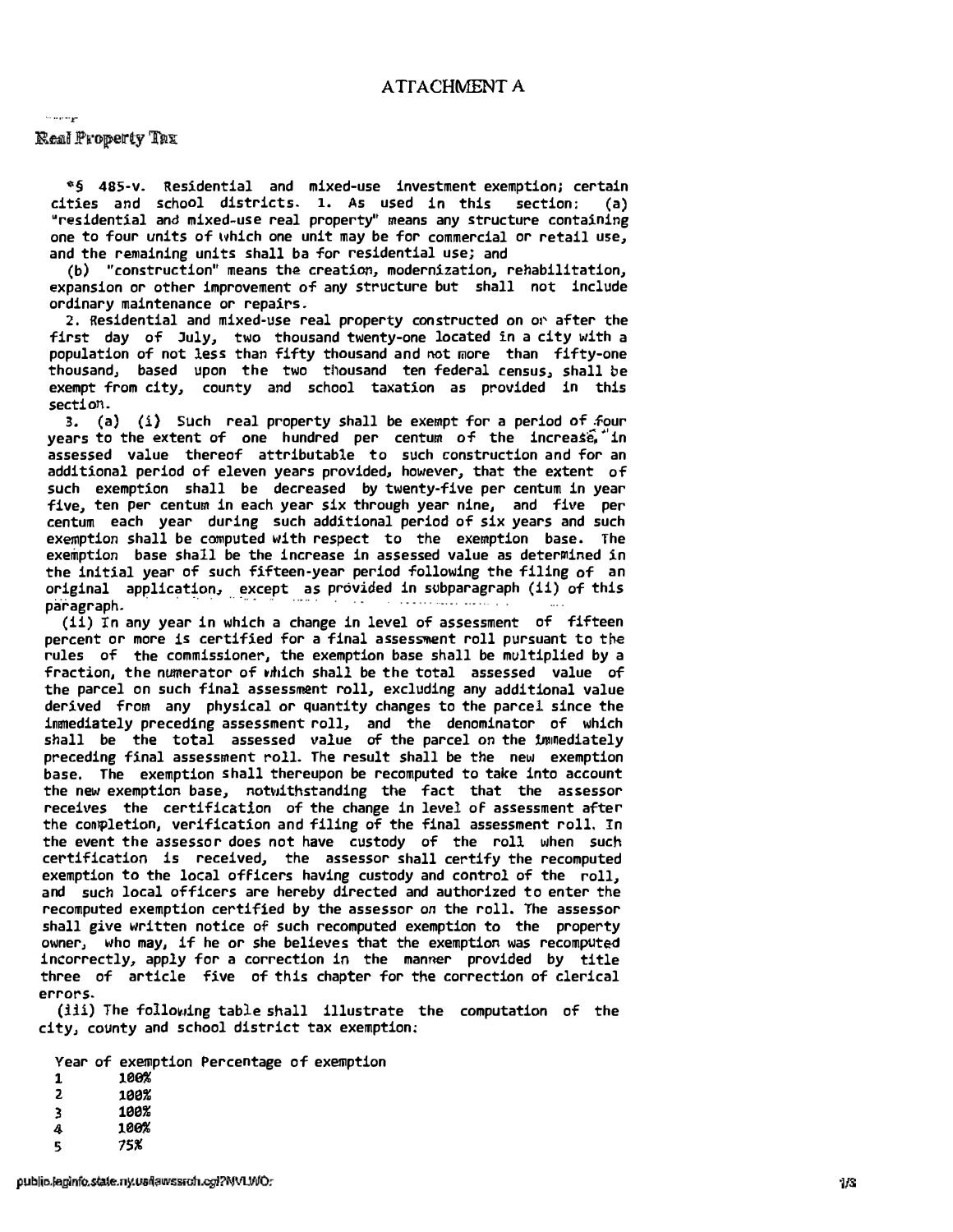$\epsilon^{-1}$ 

- **1/12/22, 11:54 AM**<br>6<br>7 **7** *55%*   $7$  55%<br>8 45%  $\begin{array}{ccc} 8 & & 256 \\ 8 & & 45\% \\ 9 & & 35\% \\ 20 & & 20\% \end{array}$ **10 30% 11 25% 12 20%** 
	-
	- 13 15%<br>14 10%
	- **14 16% 15 5%**

**(b) No such exemption shall be granted unless:** 

(1) such construction was commenced on or after the first day of July, **two thollsand twenty-Me or such later date as may be specified by resolution;** 

(ii) the residential and mixed-use real property is situated in a city with a population of not less than fifty thousand and not more than fifty-one thousand, based upon the two thousand ten federal census;

**(iii) the cost of such construction exceeds the sum of seventy thousand dollars;** 

(iv) the property is located within the eligibility area, **designated by being located within the following U.S. census tracts:** 

- **(A) Tract 461;**
- **(8) Tract 402;**
- **(C) Tract 463;**
- **(D) Tract 404;**
- **{E) Tract 405;**
- **{F) Tract 406;**
- **(G) Tract 469;**
- **(�) Tract 410; and**

**{v) such construction is completed as evidenced by a certificate of occupancy or other appropriate documentation as provided by the owner.** 

**4. Such exemption shall be granted only upon apPlication by tile owner of such real property on a form prescribed by the commissioner. Such**  $\frac{1}{2}$  **and**  $\frac{1}{2}$ application shall be filed with the assessor of a city with a population **of not less than fifty thousand and not more than fifty-one thousand, based upon the two thousand ten federal census, on or before the**  appropriate taxable status date of such city and within one year from **the date of completion of such construction.** 

**5. If the assessor is satisfied that the applicant is entitled to an exempti011 pursuant to this section, he or she shall approve the**  application and such real property shall thereafter be exempt from **taxation by the city, and taxation by the county in which such city is**  located if such county passes a local law to provide for such exemption, and taxation by any school district which serves such city if such school district passes a resolution to provide for such exemption. The assessed value of any exemption granted pursuant to this section shall **be entered by the assessor on the assessment roll with the taxable property, with the amount of the exemption shown in a separate column.** 

**6, In the event that real property granted an exemption pursuant to this section ceases to be used primarily for eligible purposes, . the exemption granted pursuant to this section shol1 cease to be applied to**  the property commencing with the immediately following assessment roll.

7. In the event that the real property is sold or the deed is **transferred to a new owner or ownership entity differing in ownership or**  members, the exemption granted pursuant to this section shall cease to **be applied to the property commencing on the immediately following assessment roll.** 

للمسار المستقف بمدرات كالمرار